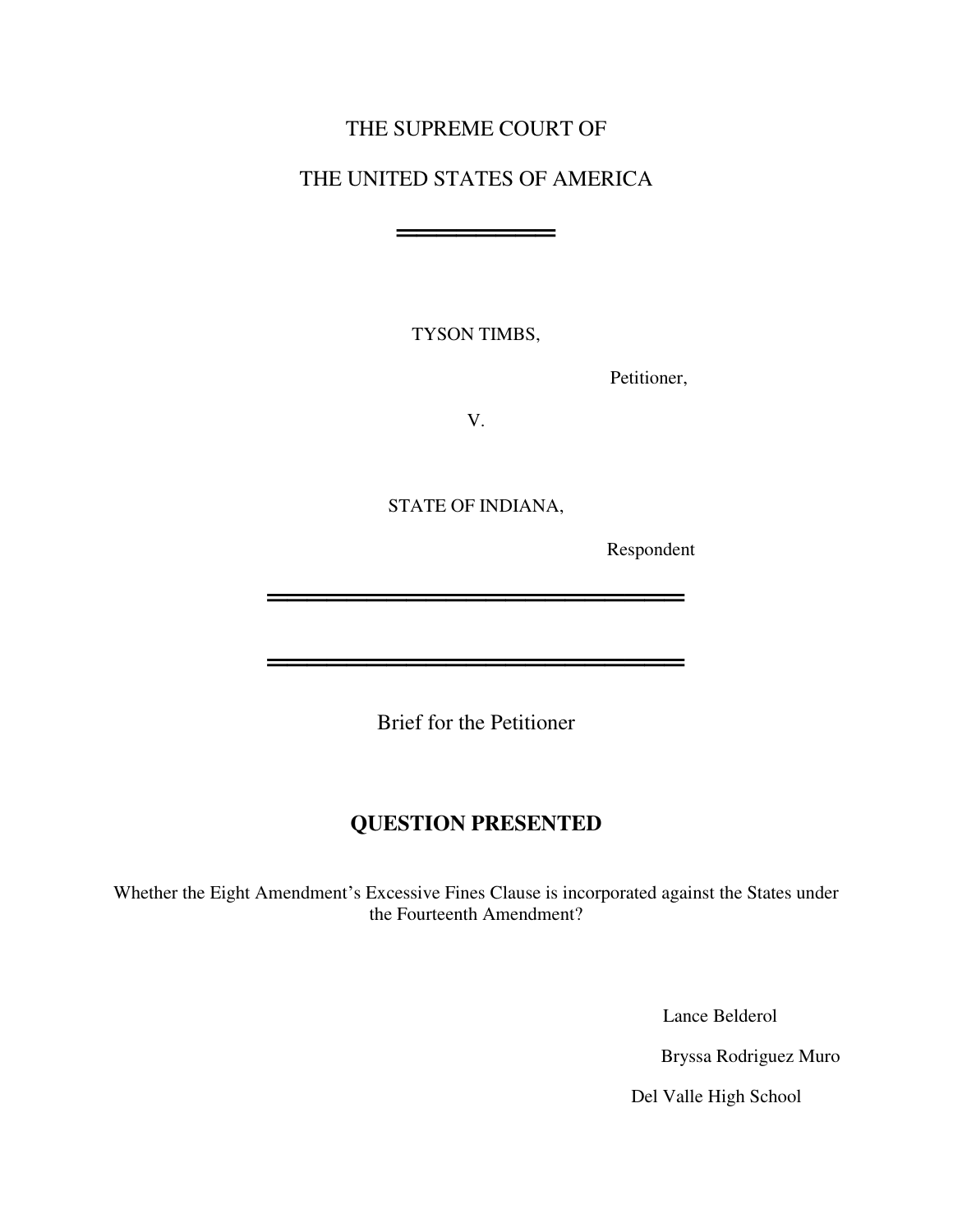## **TABLE OF CONTENTS**

## **TABLE OF AUTHORITIES**

#### Cases

- Austin v. United States, 113 S. Ct. 2801 (1993)
- Browning-Ferris Industries v. Kelco Disposal, 492 U.S. 257 (1889)
- Chicago, B. & Q. R. Co. v. Chicago, 166 U.S. 226 (1897)
- Corfield v. Coryell, 6 F. Cas. 546 (1823)
- Slaughterhouse Cases, 83 U.S. 36 (1873)
- United States v. Halper, 490 U.S. 435 (1989)
- United States v. Milbrand, 8 F.3d 841(1995)
- United States v. Tax Lot 1500, 861 F.2d 232, 234 (9th Cir. 1988)

#### **Other Authorities**

- Incorporation Doctrine
- Ind. Const. art. I, § 16
- Privileges and Immunities Clause of [Article IV,](http://www.law.cornell.edu/constitution/constitution.articleiv.html) Section 2 of the Constitution
- U.S. Constitution, Amendment VIII (1791)
- U.S. Constitution, Amendment X (1791)
- U.S. Constitution, Amendment XIV (1868)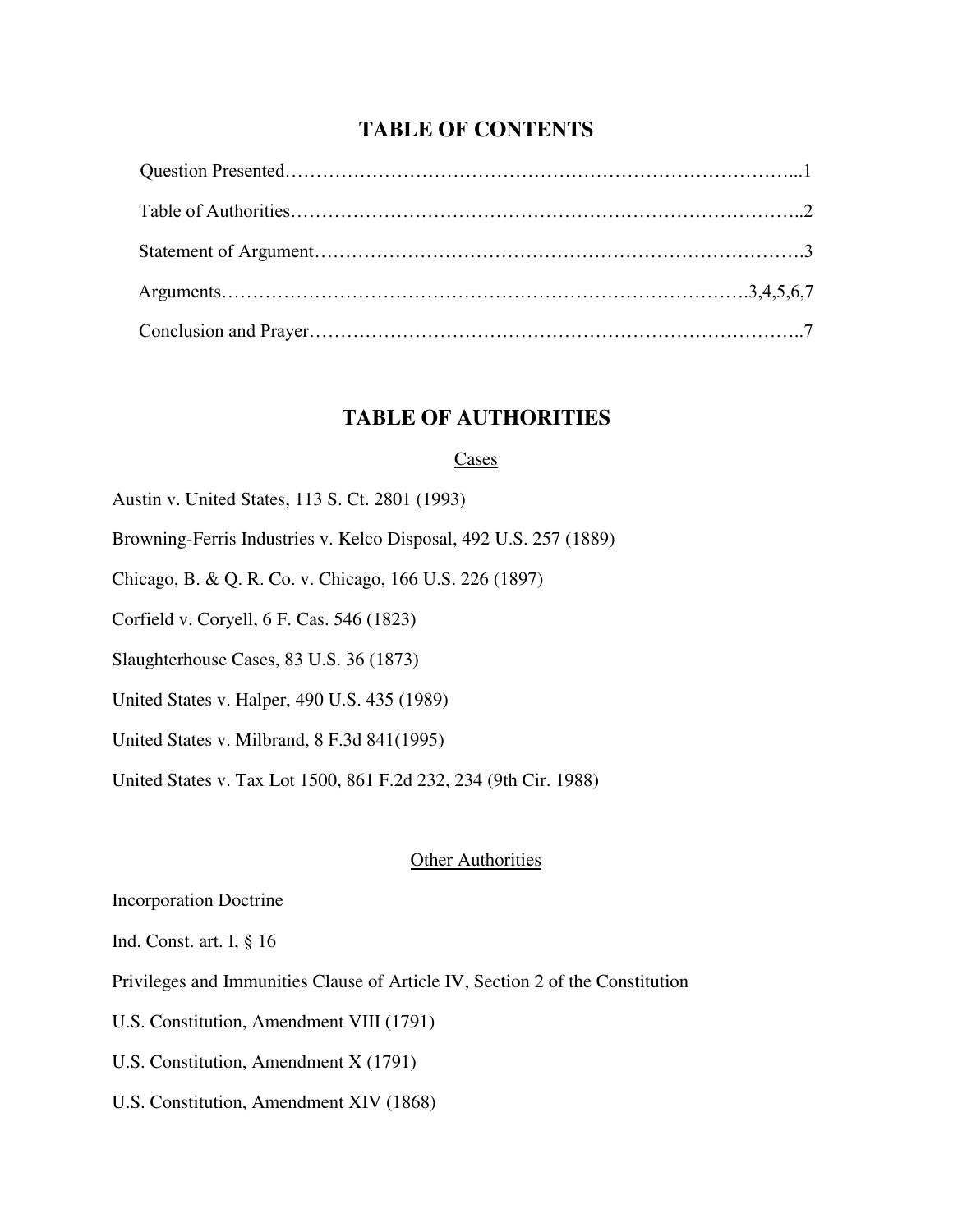## **STATEMENT OF THE CASE**

In June of 2013, Mr. Tyson Timbs was arrested and charged with two counts of dealing a controlled substance and another one of conspiracy to commit theft. Mr.Timbs had been under investigation for his illegal dealings and was finally caught after the police set up two controlled drug purchases. Mr.Timbs pled guilty to one of the charges in 2015 and in exchange, the state dropped the remaining charge. After complying with the fines and punishment given by the court, Mr.Timbs faced a lawsuit in which the state forced Mr.Timbs to forfeit his vehicle. The trial court found that the seizure of the vehicle excessive, and ordered for it to be released. The Indiana Supreme Court ruled however that the Excessive Fines Clause was inapplicable because it is yet to be incorporated.

### **STATEMENT OF THE ARGUMENT**

The Privileges or Immunities Clause of Article IV was included to protect citizens from the discrimination of states. The question presented to us today has a very simple answer. The Eighth Amendment's Excessive Fines Clause should be incorporated through and only through the Privileges or Immunities Clause of the 14th Amendment. A State should never deprive a citizen of its fundamental rights.

**ARGUMENT NUMBER ONE:** Precedent is not sufficient to justify the infringement of citizen's rights.

 The application of amendments to states has always been a topic of controversy but was first outlined in the infamous **Slaughterhouse Cases** in **1873**. The rulings were significant because the Supreme Court interpreted the scope of the **14th Amendment** and its application. Justice Samuel Miller expressed a distinction between **Article IV** and the 14th amendment and declared that Article IV protects the rights of state citizenship and the **14th Amendment** protects rights of national citizenship.

The next time a court made a major decision was in **Chicago, B. & Q. R. Co. v. Chicago, 166 U.S. 226 (1897)** Chicago case was decided in 1897 meaning long before the court began to focus on selective incorporation of the Bill of Rights through the Due Process Clause of the 14th amendment. The case addresses the Due Process Clause of the 14th Amendment but not the Takings Clause of the 5th Amendment. The precedent expresses the need for strict interpretation for the application to be valid. Similar to this finding was the court's decision in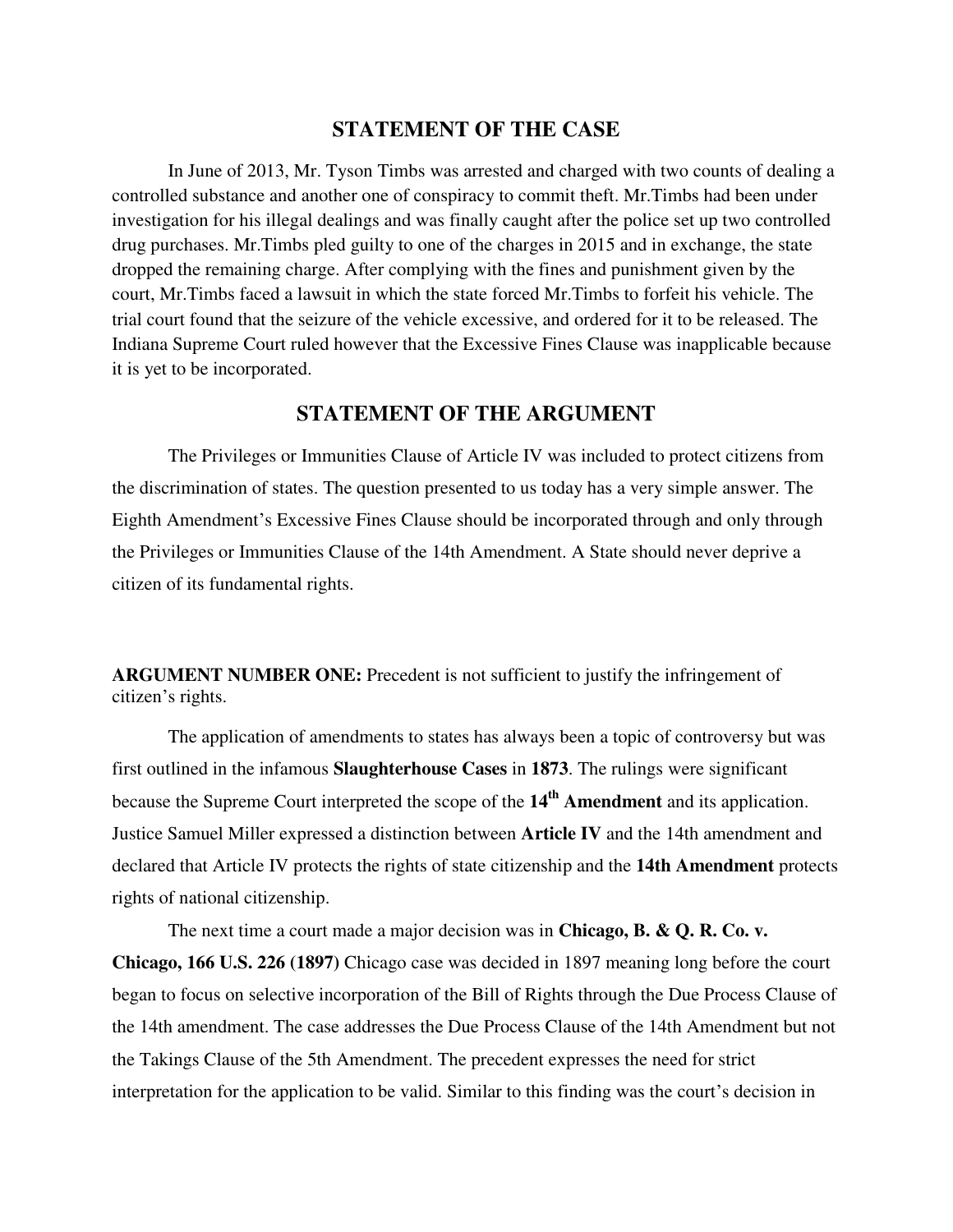**United States v. Halper, 490 U.S. 435 (1989)**. In the past the Supreme Court has specified that the Bill of Rights protections can apply to defendants in purely civil proceedings when the government is the plaintiff.

While the issue focused on a whole different amendment, it is important to note how Halper looked at the case. Halper was important because it established a precedent for the Bill of Rights' protections to be applicable when addressing forfeiture. In **United States v. Milbrand, 8 F.3d 841(1995)** the court acknowledged that Halper was applicable to civil forfeitures but that the punitive element must be determined in a case by case analysis. That is the same standard we should adopt today. The state contends that because there hasn't been a decision to prevent it from overstepping its boundaries, that there shouldn't be a problem. However there are many problems here. Just because you can do something, does it mean that it is the right thing to do.

## **ARGUMENT NUMBER TWO:** The  $10<sup>th</sup>$  amendment does not supersede the  $8<sup>th</sup>$  amendment

The **Incorporation Doctrine** has been used on several occasions to ensure that the rights granted to us by the constitution are applicable and protected. So much, that all but two amendments from the Bill of Rights have been incorporated; the **9 th** and **10th amendment**. Sure, the State could attempt to argue that the ones that have been incorporated haven't been incorporated completely. We are not denying that fact. However, this court needs to understand that while the **8 th amendment** hasn't fully been incorporated, the **10th amendment** may never be incorporated. Simply because the state cannot have the power to exercise control over matters with a federal jurisdiction.

In rem forfeitures are blatant abuse of authority that completely tear apart the original intent of the framers when writing the constitution. In **Browning-Ferris Industries v. Kelco Disposal, 492 U.S. 257 (1889)** the Supreme Court ruled that the "Eighth Amendment's prohibition of unreasonable fines does not apply to punitive-damage awards in civil cases when the United States is not a party". Before reaching that conclusion the court expressed concern over the amount of power the government could hold in cases alike. Just a year earlier, the court in **United States v. Tax Lot 1500, 861 F.2d 232, 234 (9th Cir. 1988)** said that "Legal niceties such as in rem and in persona mean little to individuals faced with losing important and/or valuable assets." Essentially the court understood the significance the decision could have in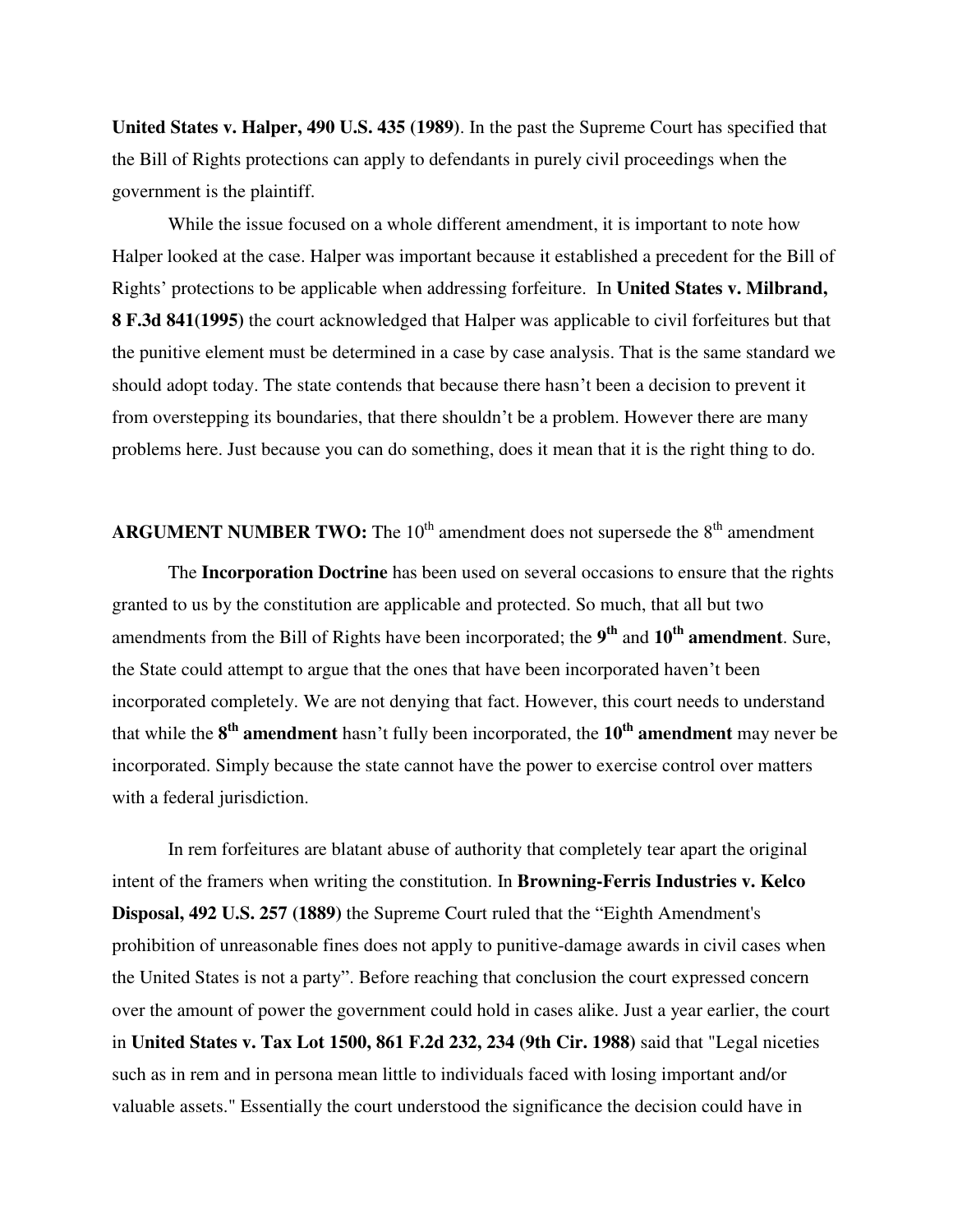future cases. They were uncomfortable with the state attempting to use the lack of restriction to justify the unjust seizure of private property like in our case.

It is very important to note that unlike the aforementioned presiding cases, there is a significant difference in our case today. As the court clarified in **Browning-Ferris**, the 8<sup>th</sup> Amendment's Excessive Fine Clause was inapplicable because the United States were not a party. This time they are. Which brings us back to the original question; should the Eight Amendment's Excessive Fines Clause be incorporated against the States under the Fourteenth Amendment? The court from Browning- Ferris would say yes your honors and this court should do the same. The Privileges or Immunities Clause of the 14th Amendment is very clear when it says- ""No State shall make or enforce any law which shall abridge the privileges or immunities of citizens of the United States." Meaning, that whenever the citizen's rights are at large jeopardy because of the state, the court must uphold the citizen's fundamental rights.

**ARGUMENT NUMBER THREE:** Property is a fundamental right that has been defined and granted protection

 The case at hand today is much bigger than just a protection from an excessive fine. Mr.Timbs property rights are being completely trampled over. In the past, the court has opted not to weigh in on the value of the asset of the thing being seized compared to the gravity of the offense charged. The state believes that its strongest argument is the lack of precedent and the court's similar rulings under completely different circumstances. It is very wrong. There is a precedent with a clearly outlined definition.

Article IV and its Privileges or Immunities Clause was included by Hamilton to ensure that the fundamental rights of all citizens across the country were protected regardless of their location; whether it be permanent or temporary. The court in **Corfield v. Coryell, 6 F. Cas. 546 (1823)**  carefully outlined these fundamental rights. The court found that *-"*Protection by the government; the enjoyment of life and liberty, with the right to acquire and possess property of every kind, and to pursue and obtain happiness and safety; subject nevertheless to such restraints as the government may justly prescribe for the general good of the whole.*"*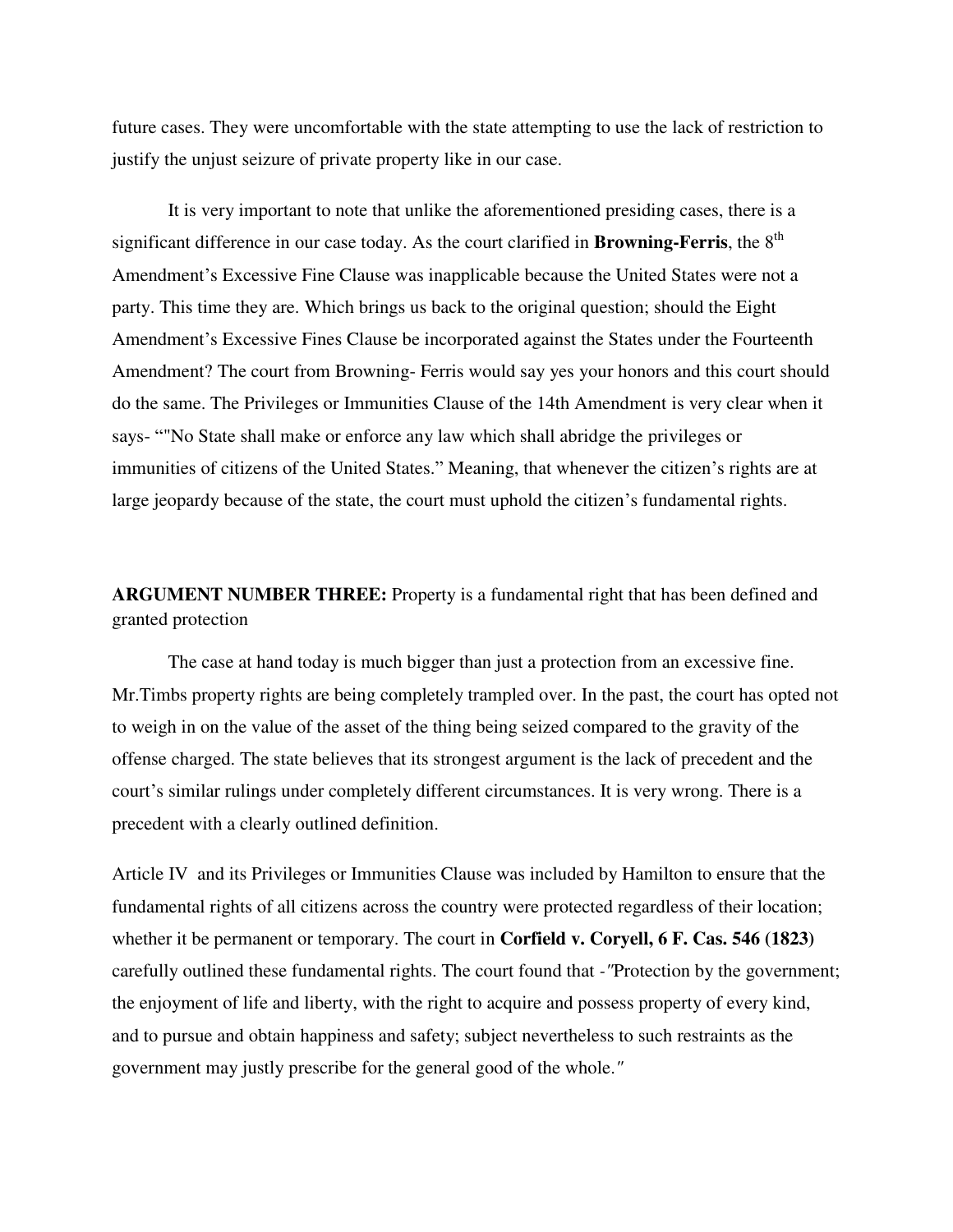Herein lies the problem, there was no need to take an additional measure against Mr.Timbs when he had already complied with the punishment the court had decided. Forfeiture has been defined by Black's Law Dictionary as an "involuntary relinquishment of money or property as a consequence of a breach or nonperformance of some legal obligation or the commission of a crime." A consequence is a punishment, a punishment that Mr.Timbs had already served. The government seizing Mr.Timbs property is not only plain theft but also a clear infringement of his  $5<sup>th</sup>$  amendment rights that protect him from double jeopardy. Unlike other cases where there is an issue of material fact to address, Mr. Timbs case is simple. The court in **Austin v. United States, 113 S. Ct. 2801 (1993)** ruled that the fine imposed was indeed punitive and followed the reasoning in the Browning-Ferris case.

The court also made notice of the lack of specificity within the  $8<sup>th</sup>$  amendment itself. The 8<sup>th</sup> amendment says-"Excessive bail shall not be required. Excessive fines shall not be imposed. Cruel and unusual punishments shall not be inflicted. All penalties shall be proportioned to the nature of the offense." The court in **Austin v. United States, 113 S. Ct. 2801 (1993)** made sure to clarify that the lack of specification in terms of constitutional protection did not limit it to just actions of criminal nature. The court in Austin understood that one doesn't have to be in a criminal court to be subject to punishment. It reviewed the case and interpreted it through an analysis of the  $8<sup>th</sup>$  amendment's history and ultimately determined that the seizure of property is punitive.

The government is ultimately left with a very heavy burden to prove. They must prove that the property seized is malicious in nature and that it had to be taken for the well-being of society. They can't your honor. Property is a fundamental right that the government should not and cannot intrude upon unless we allow that to be the case today. Thomas Jefferson wrote once in a letter to Samuel Kercheval- "A right to property is founded in our natural wants, in the means with which we are endowed to satisfy these wants and the right to what we acquire by those means without violating the similar rights of other sensible things." Much of what was an issue in the past is not an issue today. The key focus of this case is property and for those reasons the Excessive Fines Clause should **only** be incorporated through the Privileges or Immunities Clause. Property is not only a privilege and an immunity, but it is also a fundamental right. To